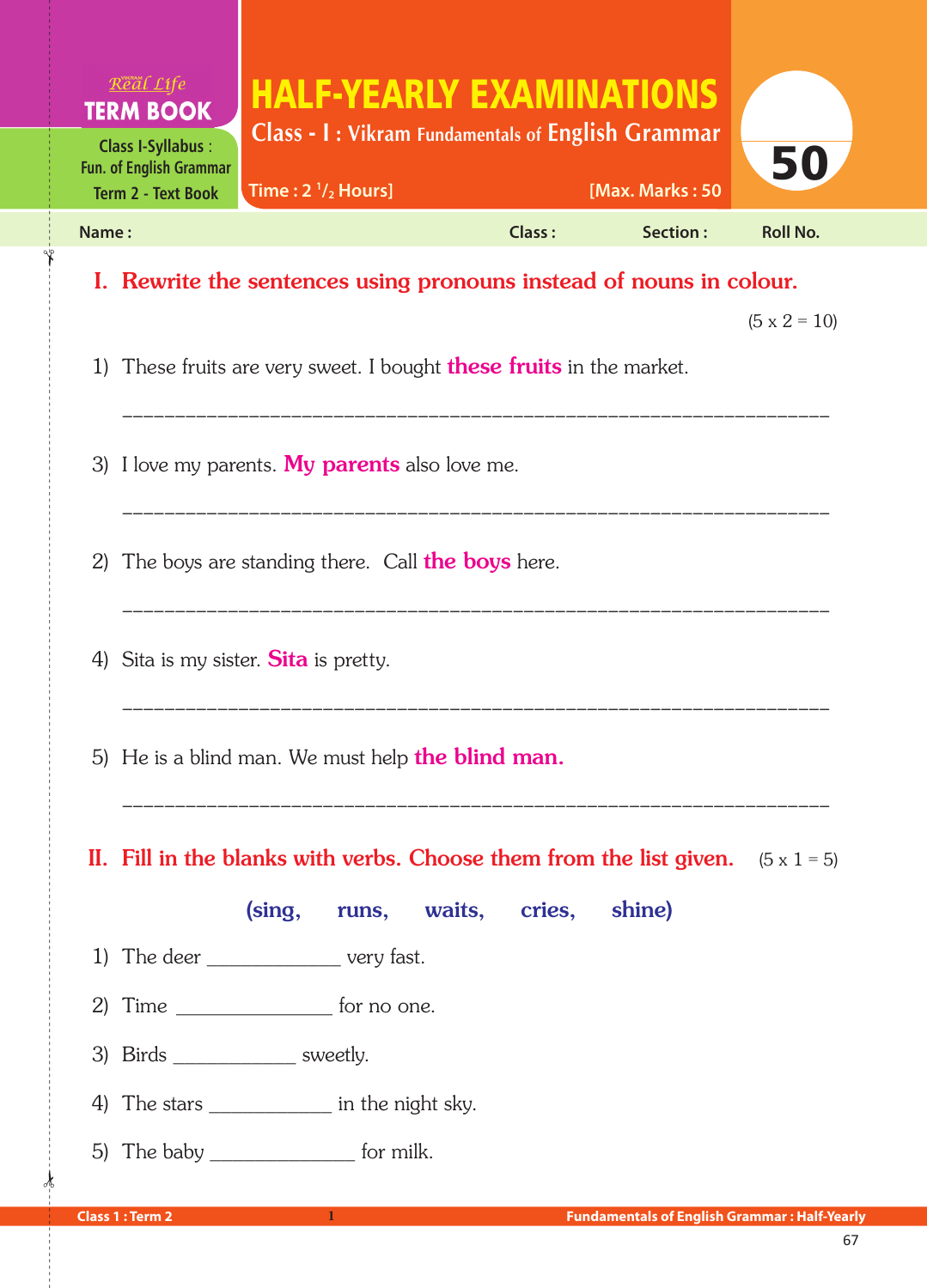III. Pick up Nouns, Pronouns and Verbs in these sentences. Arrange them in three groups.  $(5 \times 2 = 10)$ 

- 1) Drink pure water.
- 2) He washes our dirty clothes.
- 3) I go to school in a car.
- 4) The officer refused him leave.
- 5) His parents presented him a watch.

|    | <b>Nouns</b> | <b>Pronouns</b> | <b>Verbs</b> |
|----|--------------|-----------------|--------------|
| 1) |              |                 |              |
| 2) |              |                 |              |
| 3) |              |                 |              |
| 4) |              |                 |              |
| 5) |              |                 |              |

## IV. Underline the Adverbs in the following sentences.  $(5 \times 1 = 5)$

- 1) The boy works hard.
- 2) He often makes mistakes.
- 3) She reads silently.
- 4) The train runs fast.
- 5) She sings sweetly.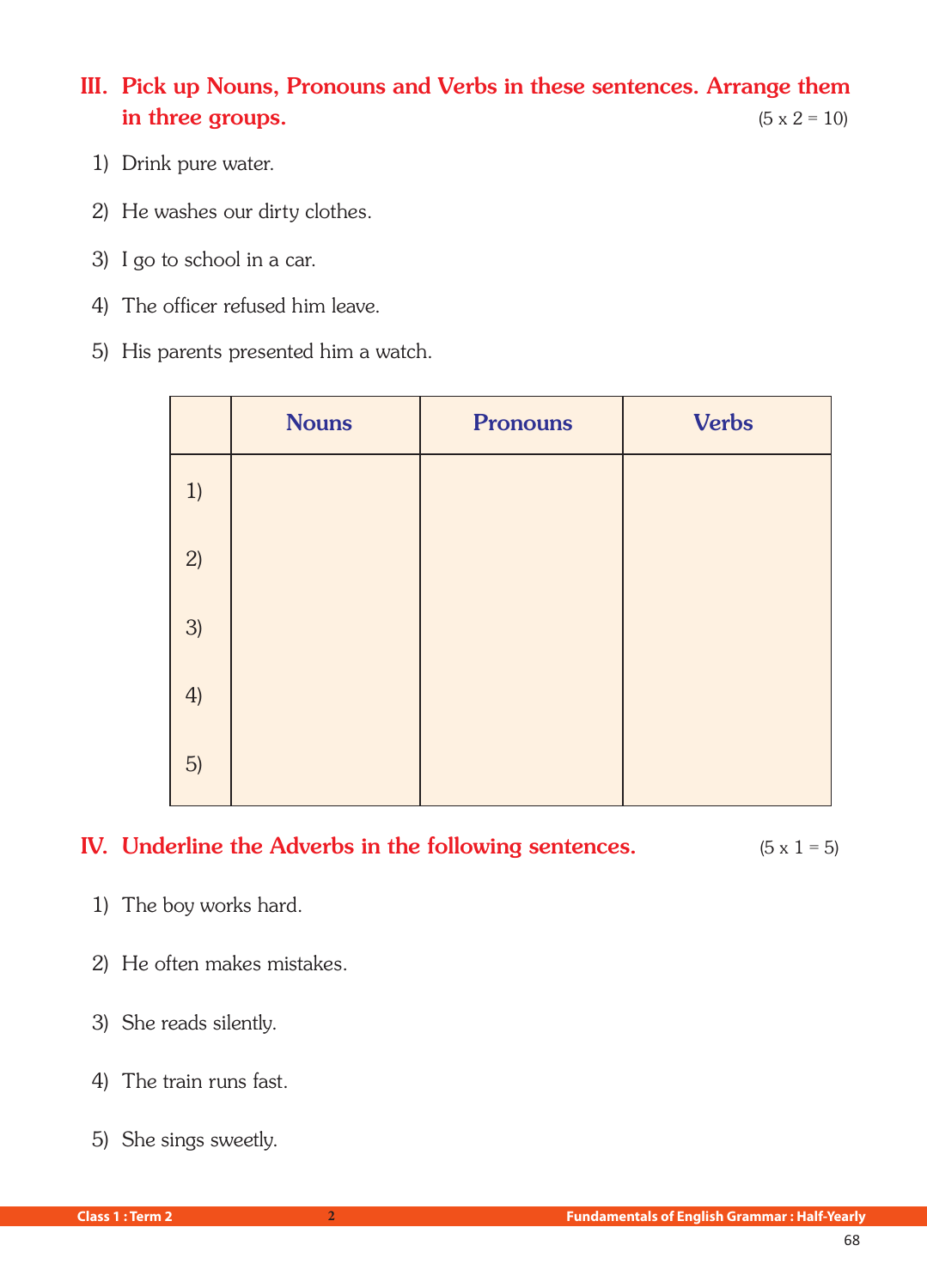## V. Identify Verbs and Adverbs in the following sentences. **List them.** (10 x 1 = 10)

- 1) We rose very early.
- 2) The boy works hard.
- 3) He received me kindly.
- 4) The soldier fights bravely.
- 5) Go there.

✁

- 6) She sings delightfully.
- 7) Lazy boys always fail.
- 8) Don't go far.
- 9) My father comes here today.
- 10) The old man walked fast.

|      | <b>Verbs</b> | <b>Adverbs</b> |
|------|--------------|----------------|
| 1)   |              |                |
| 2)   |              |                |
| 3)   |              |                |
| 4)   |              |                |
| 5)   |              |                |
| 6)   |              |                |
| $7)$ |              |                |
| 8)   |              |                |
| 9)   |              |                |
| 10)  |              |                |

 $\star$